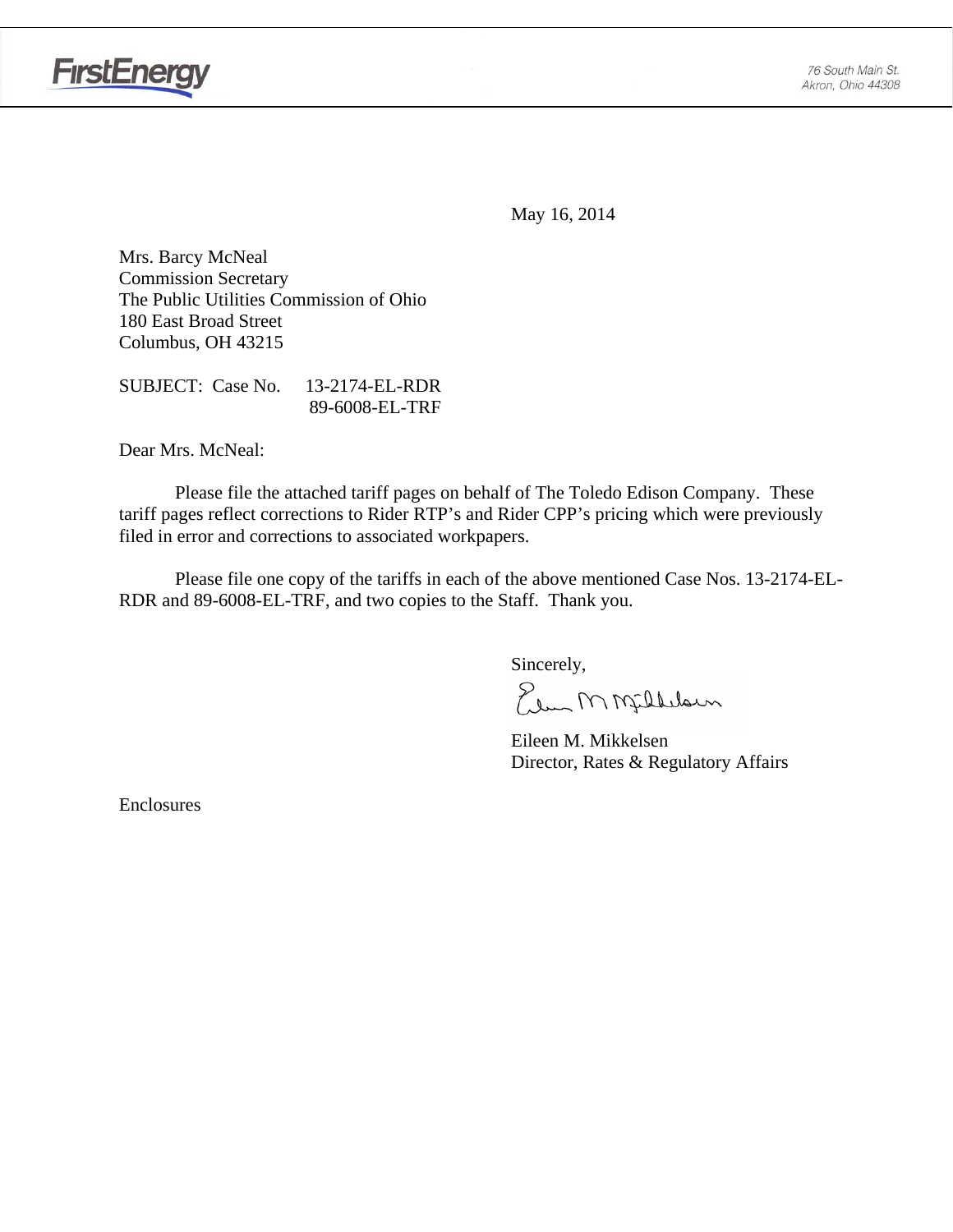## **RIDER RTP Experimental Real Time Pricing Rider**

## **RTP Energy Charge:**

The RTP Energy Charge (RTPEC) is equal to the customers hourly energy usage applied to the hourly energy price quotes made publicly available by PJM, as defined in the  $LMP<sub>t</sub>$  definition below.

The RTPEC is calculated as follows:

$$
RTPEC = \sum_{t=1}^{n} (kWh_t \times LMP_t)
$$

Where:

| <b>kWh</b> t | $=$ | Customer's kilowatt-hour usage in hour t                                                                                                                                                                                                                                                                                                               |
|--------------|-----|--------------------------------------------------------------------------------------------------------------------------------------------------------------------------------------------------------------------------------------------------------------------------------------------------------------------------------------------------------|
| t            | $=$ | An hour in the billing period                                                                                                                                                                                                                                                                                                                          |
| n            | $=$ | Total number of hours in the billing period                                                                                                                                                                                                                                                                                                            |
| $LMP_t$      | $=$ | the "Day-Ahead" Locational Marginal Price, or "LMP" in hour t as defined and<br>specified by PJM at the appropriate pricing node, as this node may be changed<br>or superseded from time to time by PJM. In the event there is an error in the LMP<br>reported by PJM, the Company shall apply such prices as corrected by PJM in<br>monthly billings. |

The Company shall not be responsible for failure of the customer to receive and act upon market based quotes. The customer is responsible for its access to the Internet for access to PJM pricing.

#### **RTP Fixed Charges:**

The following RTP Fixed Charges will apply, by rate schedule, for all kWhs per kWh:

| Summer               |         |
|----------------------|---------|
| GS<br>$3.7468$ ¢     | 3.0578c |
| GP<br>$3.2867$ ¢     | 2.6316¢ |
| GSU<br>2.9841 $\phi$ | 2.35556 |
| GT<br>2.8102¢        | 2.1825¢ |

For billing purposes, the winter rates shall be applicable beginning with service rendered September 1 through service rendered for May 31. The summer rates shall apply in all other billing periods.

The Public Utilities Commission of Ohio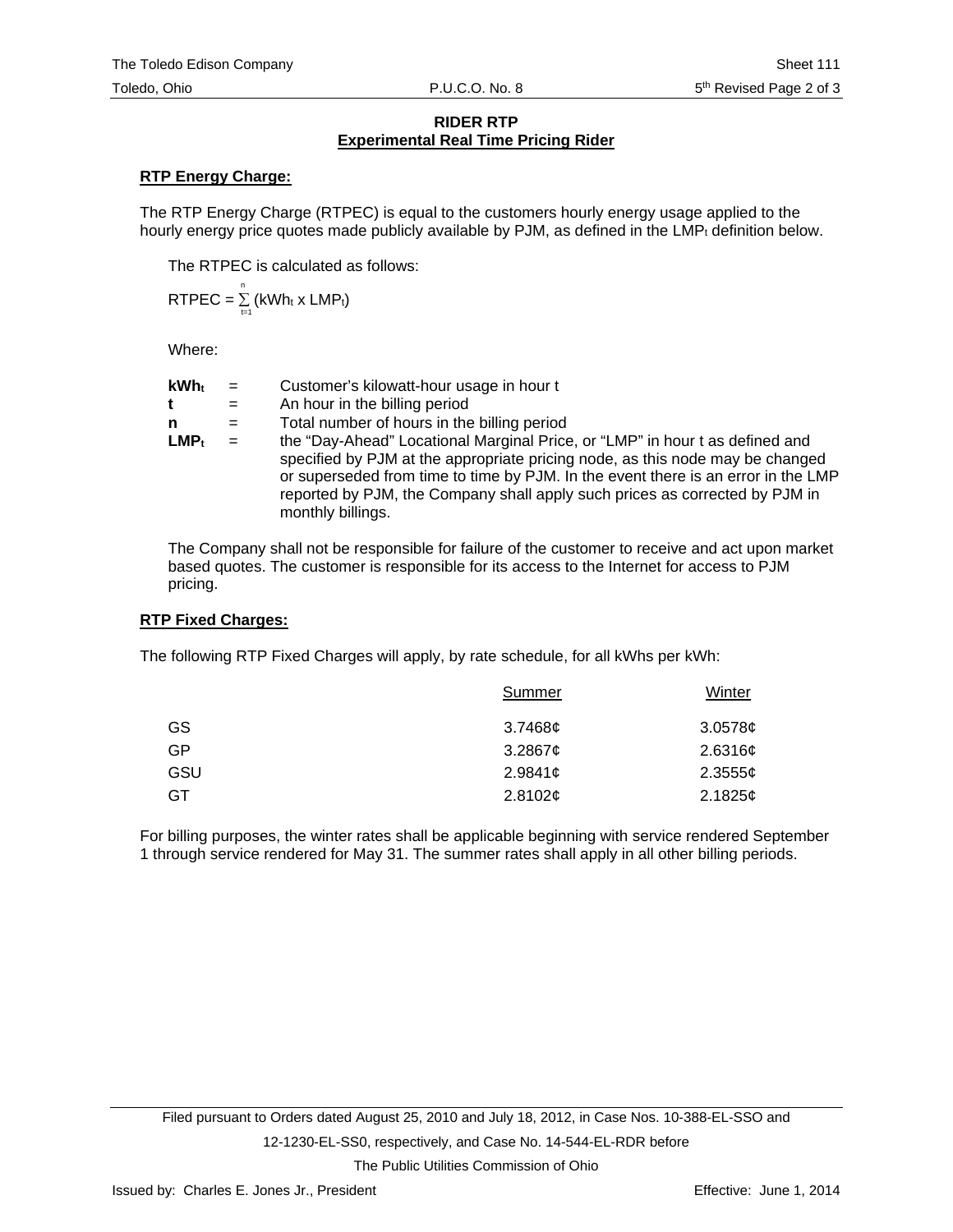## **RIDER CPP Experimental Critical Peak Pricing Rider**

# **AVAILABILITY:**

This Rider is not available to customers during the period the customer takes electric generation service from a certified supplier. This Rider is not available to customers during the period the customer is taking service under Rider ELR, Rider OLR or Rider RTP.

The Experimental Critical Peak Pricing Rider (CPP) shall be applied in lieu of the Generation Service Rider (GEN) to customers participating in this voluntary experimental program.

The CPP Charge shall reflect time-of-day pricing, for all kWh per kWh, for both Summer and Winter seasons, as shown below:

## **RATE:**

In addition to any other charges under all other rate schedules applicable to customer's service, exclusive of Rider GEN, customers taking service under this Rider shall also pay the charges set forth below:

#### **Charges:**

Program Administrative Charge:  $$37.50$  per month

| Capacity Charges      |                       | Summer           |                     |                     | Winter           |               |
|-----------------------|-----------------------|------------------|---------------------|---------------------|------------------|---------------|
|                       | Midday<br><b>Peak</b> | Shoulder<br>Peak | Off-Peak            | Midday<br>Peak      | Shoulder<br>Peak | Off-Peak      |
| GS                    | 1.3684 <sub>¢</sub>   | 1.3684 $\phi$    | 1.3684 <sub>¢</sub> | 1.3684 <sub>¢</sub> | 1.3684¢          | 1.3684 $\phi$ |
| GP                    | 1.1155¢               | 1.1155¢          | 1.1155¢             | 1.1155¢             | 1.1155¢          | 1.1155¢       |
| GSU                   | 0.9749c               | 0.9749c          | 0.9749c             | 0.9749c             | 0.9749c          | 0.9749c       |
| GT                    | $0.8066$ ¢            | $0.8066$ ¢       | 0.8066c             | 0.8066c             | $0.8066$ ¢       | $0.8066$ ¢    |
|                       |                       |                  |                     |                     |                  |               |
|                       |                       | Summer           |                     |                     | Winter           |               |
| <b>Energy Charges</b> | Midday<br>Peak        | Shoulder<br>Peak | Off-Peak            | Midday<br>Peak      | Shoulder<br>Peak | Off-Peak      |
| GS                    | 6.8452¢               | 6.8452 $\sigma$  | 4.0833¢             | 6.0160c             | 6.8780c          | 3.8764¢       |
| GP                    | 6.6125c               | 6.6125 $\sigma$  | 3.9444c             | 5.8123c             | 6.6451c          | 3.7452c       |
| GSU                   | 6.4305 $\sigma$       | 6.4305 $\phi$    | $3.8359$ ¢          | 5.6531c             | 6.4631 $\phi$    | 3.6425¢       |

Midday-peak time shall be noon to 6 p.m. EST, Monday through Friday, excluding holidays.

Shoulder-peak time shall be 6 a.m. to noon and 6 p.m. to 10 p.m. EST, Monday through Friday, excluding holidays.

Holidays are defined as New Year's Day, Memorial Day, Independence Day, Labor Day, Thanksgiving Day, and Christmas Day. Off-Peak shall be all other hours.

Filed pursuant to Orders dated August 25, 2010 and July 18, 2012, in Case Nos. 10-388-EL-SSO and 12-1230-EL-SSO, respectively, and Case No. 13-2174-EL-RDR before

The Public Utilities Commission of Ohio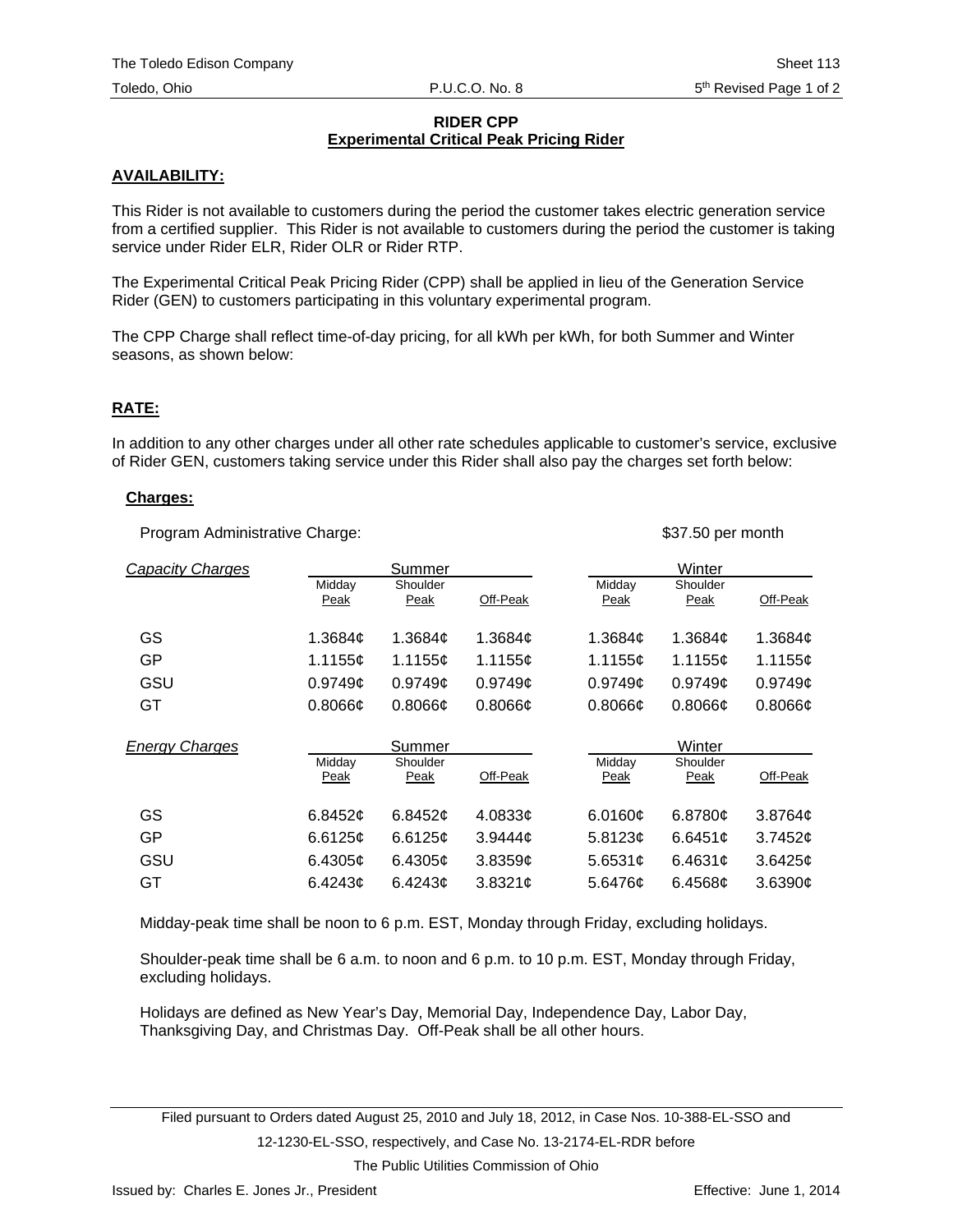# **RIDER CPP Experimental Critical Peak Pricing Rider**

For billing purposes, the winter rates shall be applicable beginning with service rendered September 1 through service rendered for May 31. The summer rates shall apply in all other billing periods.

\* With day-ahead notification by the Company, the applicable Midday-Peak CPP Charge shall change to 32.0833¢ per kWh for up to 10 days for a period of 6 hours each day, noon to 6 p.m. EST, during the summer as determined by the Company ("Critical Peak Pricing Hours").

## **METERING:**

The customer must arrange for interval metering consistent with the Company's Miscellaneous Charges, Tariff Sheet 75.

## **NOTIFICATION:**

Customers served under this Rider shall be provided notification of Critical Peak Pricing Hours by the Company. Customers shall be provided clock times of the beginning and ending of Critical Peak Pricing Hours. Receipt of notifications of Critical Peak Pricing Hours shall be the sole responsibility of the customer.

Notification of Critical Peak Pricing Hours consists of an electronic message issued by the Company to a device or devices such as telephone, facsimile, pager or email, selected and provided by the customer and approved by the Company. Two-way information capability shall be incorporated by the Company and the customer in order to provide confirmation of receipt of notification messages. Operation, maintenance and functionality of such communication devices selected by the customer shall be the sole responsibility of the customer.

## **TERM:**

This Rider shall expire with service rendered through May 31, 2016, unless earlier terminated by the Company.

A customer may terminate its participation in this Rider, effective with the next scheduled meter reading following at least 12 days notice to the Company by the customer. Customers who withdraw from participation in this Rider may not return to this Rider at any time.

The Public Utilities Commission of Ohio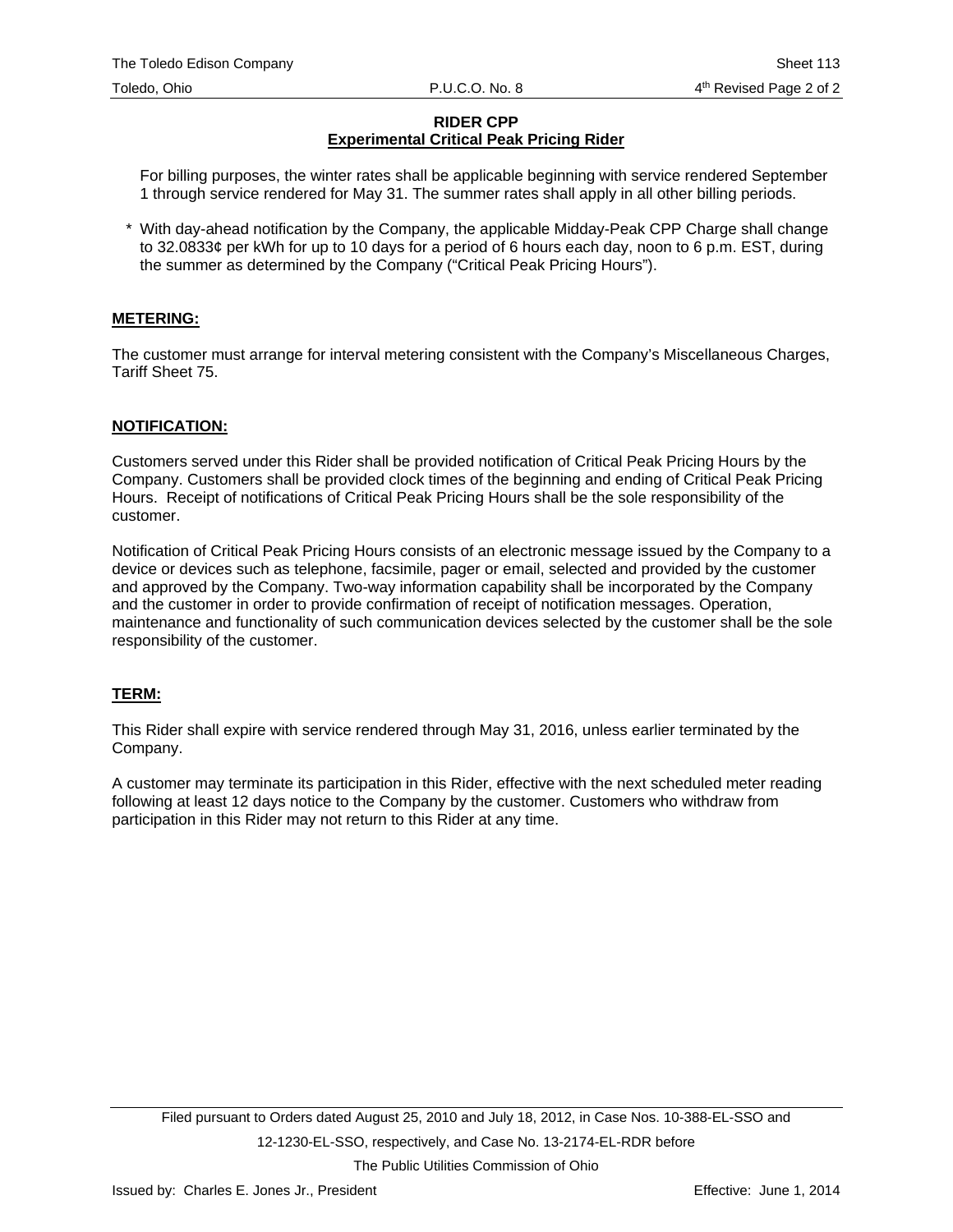#### **Calculation of Fixed Charges Under Rider RTP**

#### **I. Calculation of Weighted Average Forecasted LMP**

| A)  | (B)          | (C)      |                        | Έ,                  |        |
|-----|--------------|----------|------------------------|---------------------|--------|
|     | Procurement  | No. of   | <b>Delivery Period</b> | Forecasted LMP (\$/ | ' MWH) |
| No. | Date         | Tranches |                        | Summer              | Winter |
|     | October 2013 | 16       | June 2014 - May 2015   |                     |        |
| 2   | January 2014 | 16       | June 2014 - May 2015   |                     |        |
| 3   | October 2012 | 17       | June 2013 - May 2016   |                     |        |
| 4   | January 2013 | 17       | June 2013 - May 2016   |                     |        |
| 5   | October 2013 | 17       | June 2014 - May 2016   |                     |        |
| 6   | January 2014 | 17       | June 2014 - May 2016   |                     |        |
|     |              | 100      |                        |                     |        |
|     |              |          |                        |                     |        |

## Weighted Average Forecasted LMP (\$ / MWH) \* | \$37.160 | \$34.293

**NOTES** 

- (A) (D) Procurement schedule for the Blended Competitive Bid Price for the delivery period June 2014- May 2015.
	- (E) Market forward round-the-clock summer LMPs observed at the time of the various solicitations for the delivery period June 2014 - May 2015 .
	- (F) Market forward round-the-clock winter LMPs observed at the time of the various solicitations for the delivery period June 2014 - May 2015 .
		- \* The Weighted Average Forecasted LMP for a given Delivery Period is equal to the average forecasted round-the-clock seasonal LMPs that were observed at the time of the various solicitations for the portion of the delivery period that the corresponding retail rate will be in effect, weighted by the number of tranches from each applicable procurement.

#### **II. Calculation of Fixed Charges**

| (G)      | H)         |                           | U)         | (K)                           | L.         | (M)                           |
|----------|------------|---------------------------|------------|-------------------------------|------------|-------------------------------|
| Rate     |            | Forecasted LMP (\$ / kWh) |            | Rider GEN SSO (incl capacity) |            | <b>Rider RTP Fixed Charge</b> |
| Schedule | Summer     | Winter                    | Summer     | Winter                        | Summer     | Winter                        |
| GS.      | \$0.037160 | \$0.034293                | \$0.074569 | \$0.064812                    | \$0.037409 | \$0.030519                    |
| GP       | \$0.037160 | \$0.034293                | \$0.069244 | \$0.059826                    | \$0.032084 | \$0.025533                    |
| GSU      | \$0.037160 | \$0.034293                | \$0.066145 | \$0.056992                    | \$0.028985 | \$0.022699                    |
| GT       | \$0.037160 | \$0.034293                | \$0.064952 | \$0.055808                    | \$0.027792 | \$0.021515                    |

NOTES

(H) - (I) Weighted Average Forecasted LMP from Section I above.

- (J) (K) Seasonal Total Energy and Capacity Charges from Rider GEN (\$ / kWh)
	- (L) Calculation: Column J Column H (\$ / kWh)
	- (M) Calculation: Column K Column I (\$ / kWh)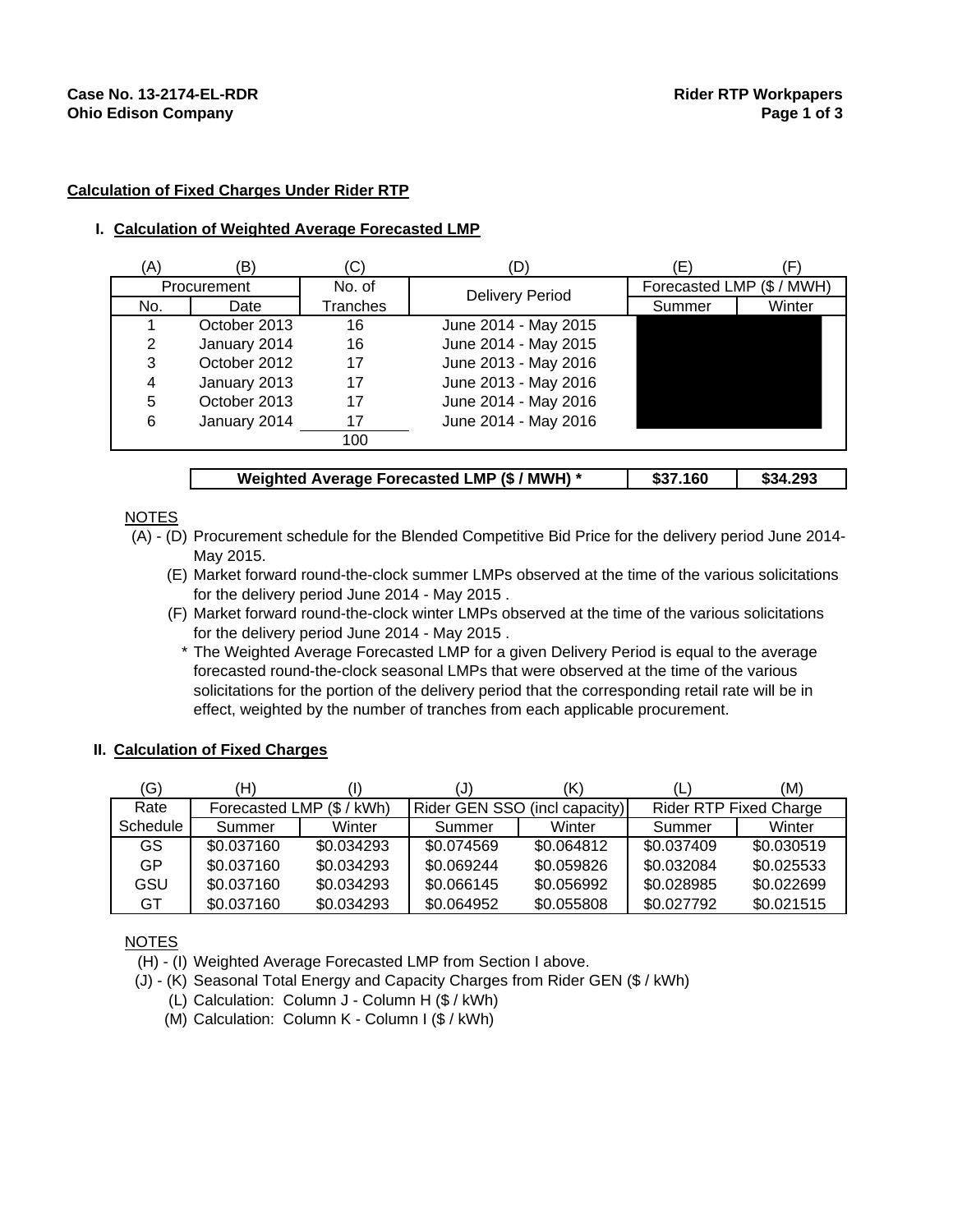#### **Calculation of Fixed Charges Under Rider RTP**

#### **I. Calculation of Weighted Average Forecasted LMP**

| A)  | (B)          | (C)      |                        | Έ,                  |        |
|-----|--------------|----------|------------------------|---------------------|--------|
|     | Procurement  | No. of   | <b>Delivery Period</b> | Forecasted LMP (\$/ | ' MWH) |
| No. | Date         | Tranches |                        | Summer              | Winter |
|     | October 2013 | 16       | June 2014 - May 2015   |                     |        |
| 2   | January 2014 | 16       | June 2014 - May 2015   |                     |        |
| 3   | October 2012 | 17       | June 2013 - May 2016   |                     |        |
| 4   | January 2013 | 17       | June 2013 - May 2016   |                     |        |
| 5   | October 2013 | 17       | June 2014 - May 2016   |                     |        |
| 6   | January 2014 | 17       | June 2014 - May 2016   |                     |        |
|     |              | 100      |                        |                     |        |
|     |              |          |                        |                     |        |

| Weighted Average Forecasted LMP (\$ / MWH) * |  | \$37.160 | \$34.293 |
|----------------------------------------------|--|----------|----------|
|----------------------------------------------|--|----------|----------|

**NOTES** 

- (A) (D) Procurement schedule for the Blended Competitive Bid Price for the delivery period June 2014- May 2015.
	- (E) Market forward round-the-clock summer LMPs observed at the time of the various solicitations for the delivery period June 2014 - May 2015 .
	- (F) Market forward round-the-clock winter LMPs observed at the time of the various solicitations for the delivery period June 2014 - May 2015 .
		- \* The Weighted Average Forecasted LMP for a given Delivery Period is equal to the average forecasted round-the-clock seasonal LMPs that were observed at the time of the various solicitations for the portion of the delivery period that the corresponding retail rate will be in effect, weighted by the number of tranches from each applicable procurement.

#### **II. Calculation of Fixed Charges**

| 'G)      | (H)        |                         |            |                               | Ľ          | (M)                           |
|----------|------------|-------------------------|------------|-------------------------------|------------|-------------------------------|
| Rate     |            | Forecasted LMP (\$/kWh) |            | Rider GEN SSO (incl capacity) |            | <b>Rider RTP Fixed Charge</b> |
| Schedule | Summer     | Winter                  | Summer     | Winter                        | Summer     | Winter                        |
| GS.      | \$0.037160 | \$0.034293              | \$0.074396 | \$0.064639                    | \$0.037236 | \$0.030346                    |
| GP       | \$0.037160 | \$0.034293              | \$0.069030 | \$0.059612                    | \$0.031870 | \$0.025319                    |
| GSU      | \$0.037160 | \$0.034293              | \$0.067043 | \$0.057890                    | \$0.029883 | \$0.023597                    |
| GT       | \$0.037160 | \$0.034293              | \$0.065515 | \$0.056371                    | \$0.028355 | \$0.022078                    |

NOTES

(H) - (I) Weighted Average Forecasted LMP from Section I above.

- (J) (K) Seasonal Total Energy and Capacity Charges from Rider GEN (\$ / kWh)
	- (L) Calculation: Column J Column H (\$ / kWh)
	- (M) Calculation: Column K Column I (\$ / kWh)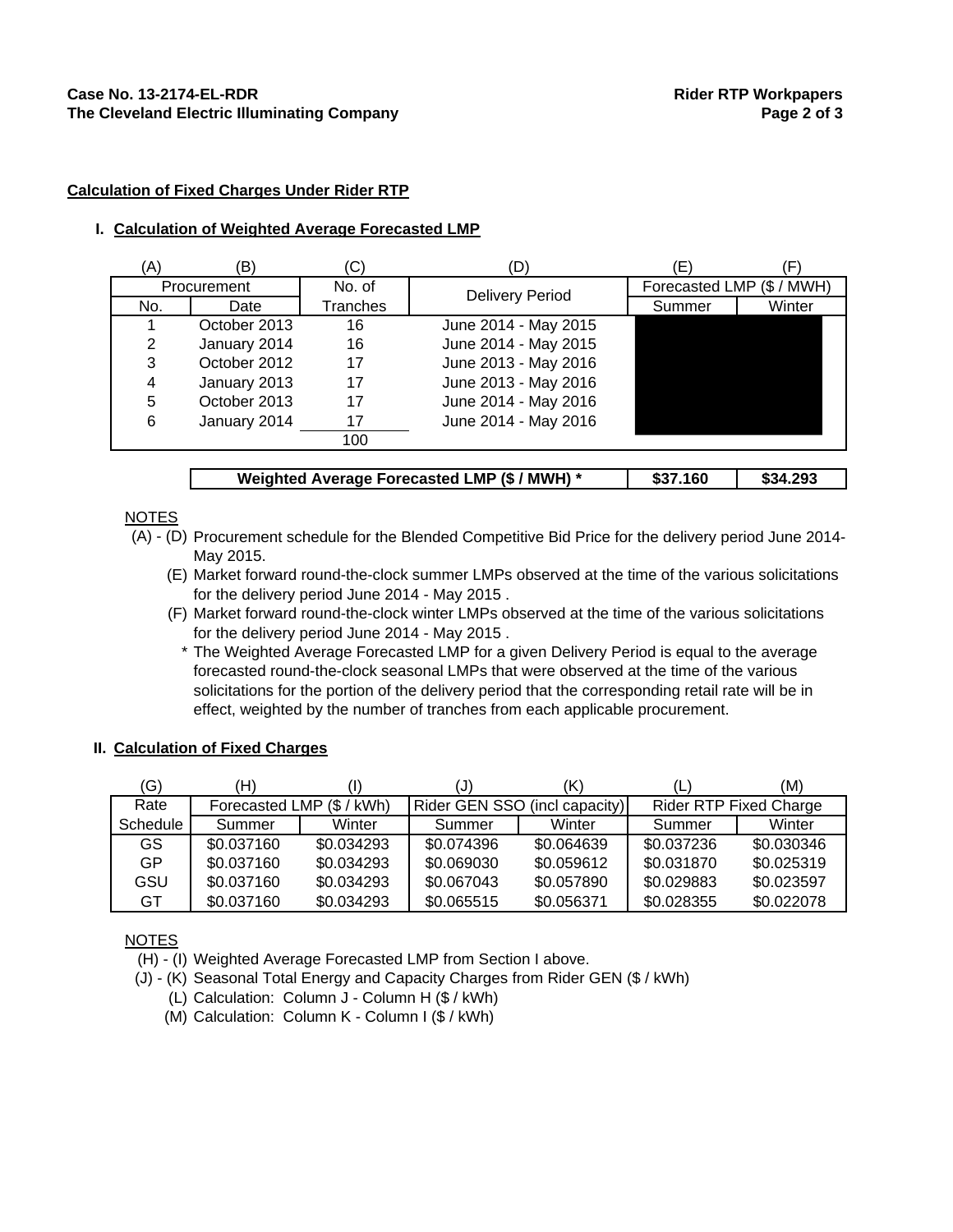#### **Calculation of Fixed Charges Under Rider RTP**

#### **I. Calculation of Weighted Average Forecasted LMP**

| `A) | (B)          | (C)      |                        | Έ,                  |        |
|-----|--------------|----------|------------------------|---------------------|--------|
|     | Procurement  | No. of   | <b>Delivery Period</b> | Forecasted LMP (\$/ | (MWH   |
| No. | Date         | Tranches |                        | Summer              | Winter |
|     | October 2013 | 16       | June 2014 - May 2015   |                     |        |
| 2   | January 2014 | 16       | June 2014 - May 2015   |                     |        |
| 3   | October 2012 | 17       | June 2013 - May 2016   |                     |        |
| 4   | January 2013 | 17       | June 2013 - May 2016   |                     |        |
| 5   | October 2013 | 17       | June 2014 - May 2016   |                     |        |
| 6   | January 2014 | 17       | June 2014 - May 2016   |                     |        |
|     |              | 100      |                        |                     |        |
|     |              |          |                        |                     |        |

| Weighted Average Forecasted LMP (\$ / MWH) * |  | \$37.160 | \$34.293 |
|----------------------------------------------|--|----------|----------|
|----------------------------------------------|--|----------|----------|

**NOTES** 

- (A) (D) Procurement schedule for the Blended Competitive Bid Price for the delivery period June 2014- May 2015.
	- (E) Market forward round-the-clock summer LMPs observed at the time of the various solicitations for the delivery period June 2014 - May 2015 .
	- (F) Market forward round-the-clock winter LMPs observed at the time of the various solicitations for the delivery period June 2014 - May 2015 .
		- \* The Weighted Average Forecasted LMP for a given Delivery Period is equal to the average forecasted round-the-clock seasonal LMPs that were observed at the time of the various solicitations for the portion of the delivery period that the corresponding retail rate will be in effect, weighted by the number of tranches from each applicable procurement.

#### **II. Calculation of Fixed Charges**

| (G)      | H)         |                           |            | 'K)                           |            | (M)                           |
|----------|------------|---------------------------|------------|-------------------------------|------------|-------------------------------|
| Rate     |            | Forecasted LMP (\$ / kWh) |            | Rider GEN SSO (incl capacity) |            | <b>Rider RTP Fixed Charge</b> |
| Schedule | Summer     | Winter                    | Summer     | Winter                        | Summer     | Winter                        |
| GS.      | \$0.037160 | \$0.034293                | \$0.074628 | \$0.064871                    | \$0.037468 | \$0.030578                    |
| GP       | \$0.037160 | \$0.034293                | \$0.070027 | \$0.060609                    | \$0.032867 | \$0.026316                    |
| GSU      | \$0.037160 | \$0.034293                | \$0.067001 | \$0.057848                    | \$0.029841 | \$0.023555                    |
| GT       | \$0.037160 | \$0.034293                | \$0.065262 | \$0.056118                    | \$0.028102 | \$0.021825                    |

NOTES

(H) - (I) Weighted Average Forecasted LMP from Section I above.

- (J) (K) Seasonal Total Energy and Capacity Charges from Rider GEN (\$ / kWh)
	- (L) Calculation: Column J Column H (\$ / kWh)
	- (M) Calculation: Column K Column I (\$ / kWh)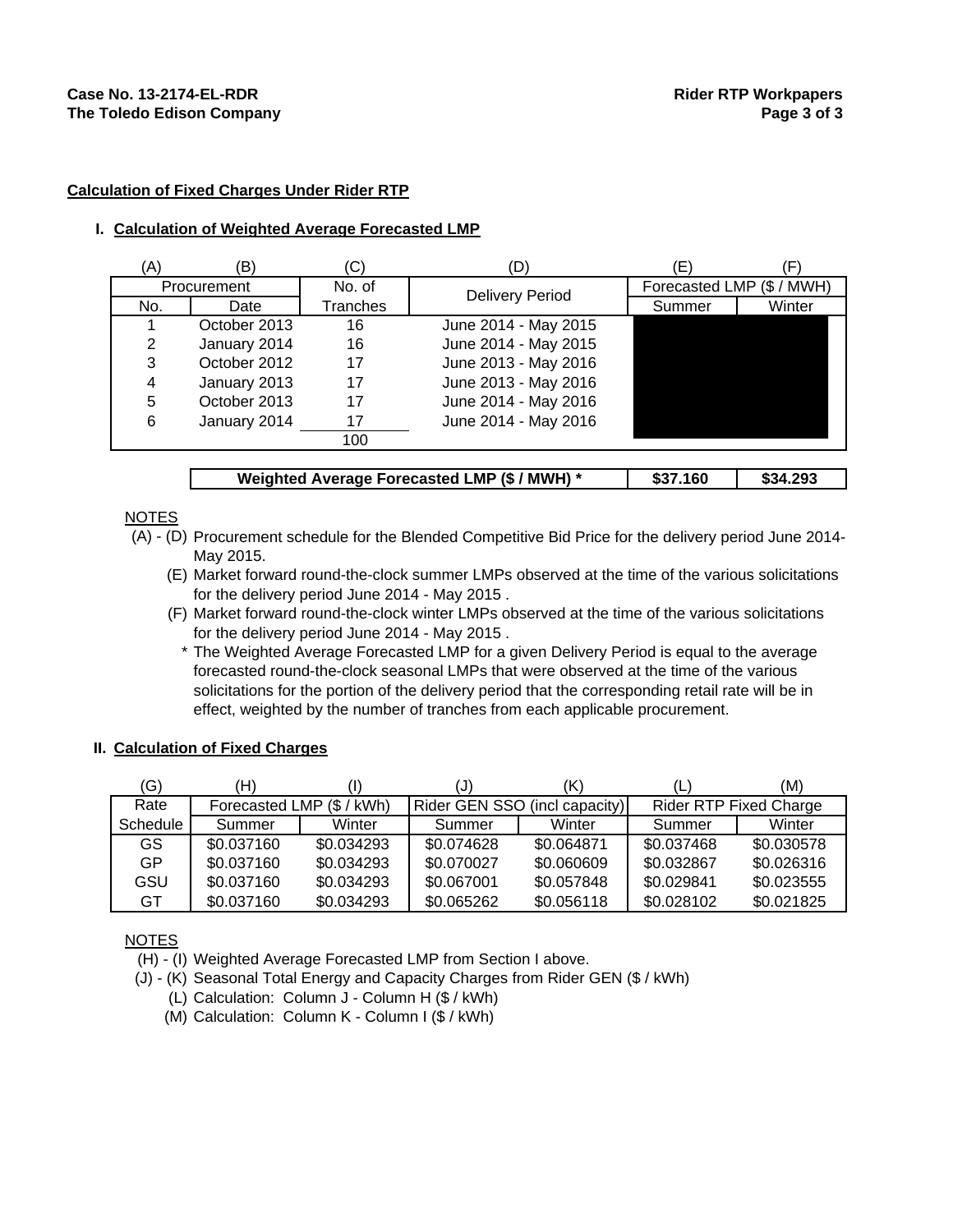| Calculation of Summer Midday Peak Pricing Under Rider CPP* |  |
|------------------------------------------------------------|--|
|                                                            |  |

|     | (A)              | (B)               | (C)              |                   | Έ)      |
|-----|------------------|-------------------|------------------|-------------------|---------|
|     | Rate GS          | <b>TOD Option</b> | <b>Rider CPP</b> |                   |         |
|     |                  |                   | <b>CPP Days</b>  | <b>Other Days</b> | Total   |
| (1) | Days             | 65                | 10               | 55                | 65      |
|     | (2) Hours / Day  | 6                 | 6                |                   |         |
|     | (3) Total Hours  | 390               | 60               | 330               | 390     |
| (4) | Price (\$ / kWh) | \$0.107274        | \$0.320833       | \$0.068452        |         |
| (5) | Revenue          | \$41.84           | \$19.25          | \$22.59           | \$41.84 |

# NOTES

(1) Estimated number of Midday Peak days in a summer. Column C assumes the maximum number of days with Critical Peak Pricing Hours in a given summer.

- (2) Number of Midday Peak hours each day
- (3) Calculation: Line 1 x Line 2

(4) Column B - Summer Midday Peak price for the GS Time-of-Day Option under Rider GEN. Column C - Calculation: Line 5 / Line 3.

Column D - Shoulder Peak price for the Time-of-Day Option under Rider GEN

- (5) Column B Calculation: Line 3 x Line 4
	- Column C Calculation: Column B Column D.

Column D - Calculation: Line 3 x Line 4

Revenue calculations assume constant 1 kWh consumption during all hours.

- \* The capacity pricing under Rider CPP is the same as Rider GEN, therefore the above workpaper only includes the energy charges of Rider CPP.
- \*\* Customers taking service under the experimental critical peak pricing rider will pay the shoulder peak price from the Time of Day Option under Rider GEN during summer midday peak hours, excluding Critical Peak Pricing Hours in which case these customers will pay the Midday-Peak CPP charge.